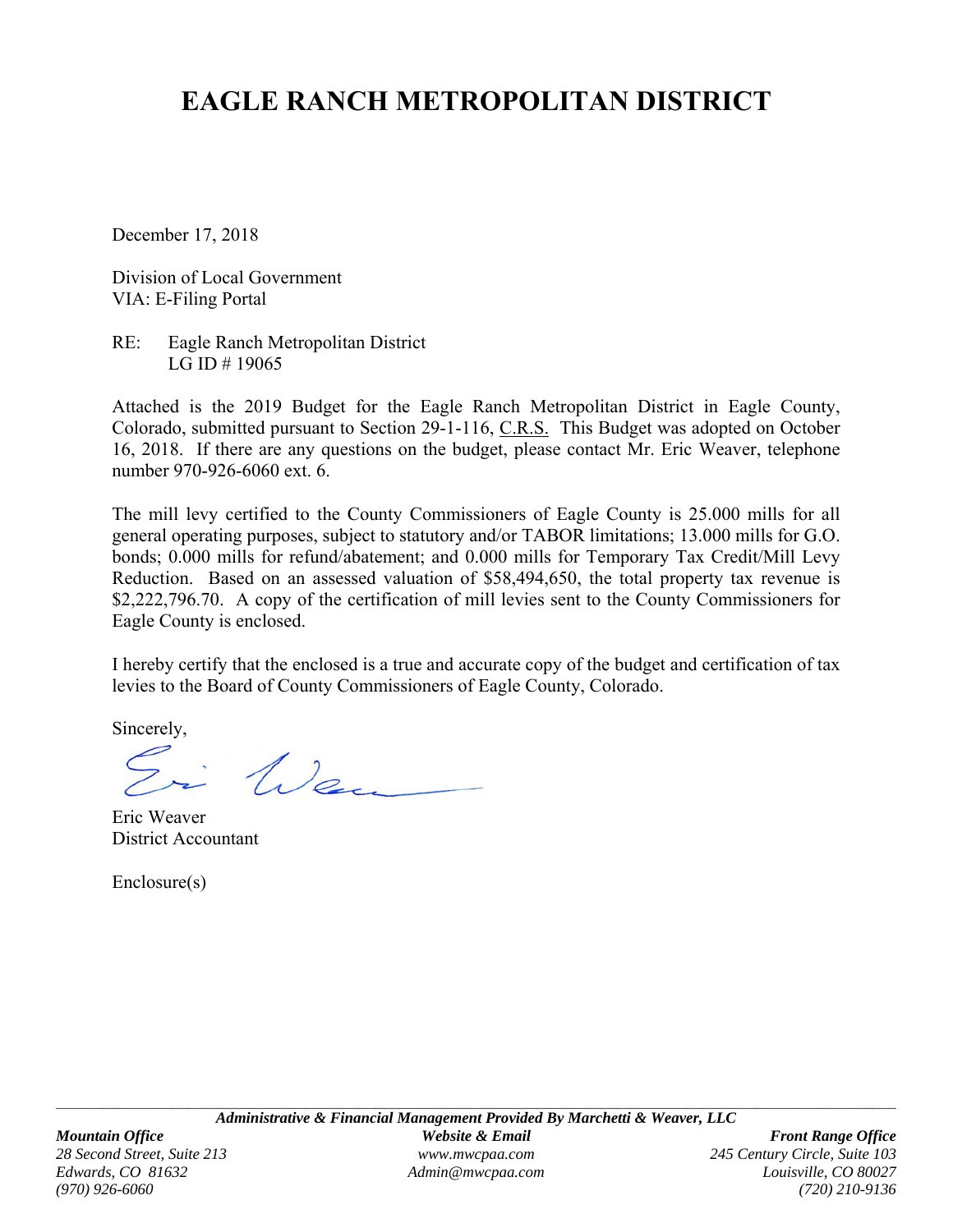### **EAGLE RANCH METROPOLITAN DISTRICT**

### **2019 BUDGET MESSAGE**

Eagle Ranch Metropolitan District is a quasi-municipal corporation organized and operated pursuant to provisions set forth in the Colorado Special District Act. The District was established to supply the necessary services of water, streets, parks & recreation, safety protection, sanitary sewer, and mosquito control.

The following budget is prepared on the modified accrual basis of accounting, which is consistent with the basis of accounting used in presenting the District's financial statements.

### **2019 BUDGET STRATEGY**

The District's strategy in preparing the 2019 budget is to strive to provide the type of recreational facilities desired by the property owners and residents of the District in the most economic manner possible. The debt service fund is levying a mill levy of 13.000 mills to cover a portion of the debt service on Districts general obligation bonds. The General Fund mill levy of 25.000 mills covers the operating expenses of the District with the remaining available funds being transferred to the Debt Service Fund to cover the additional debt service costs and to the Golf Course Enterprise Fund to cover shortfalls. Remaining funds will be held in fund balance for spending in future years.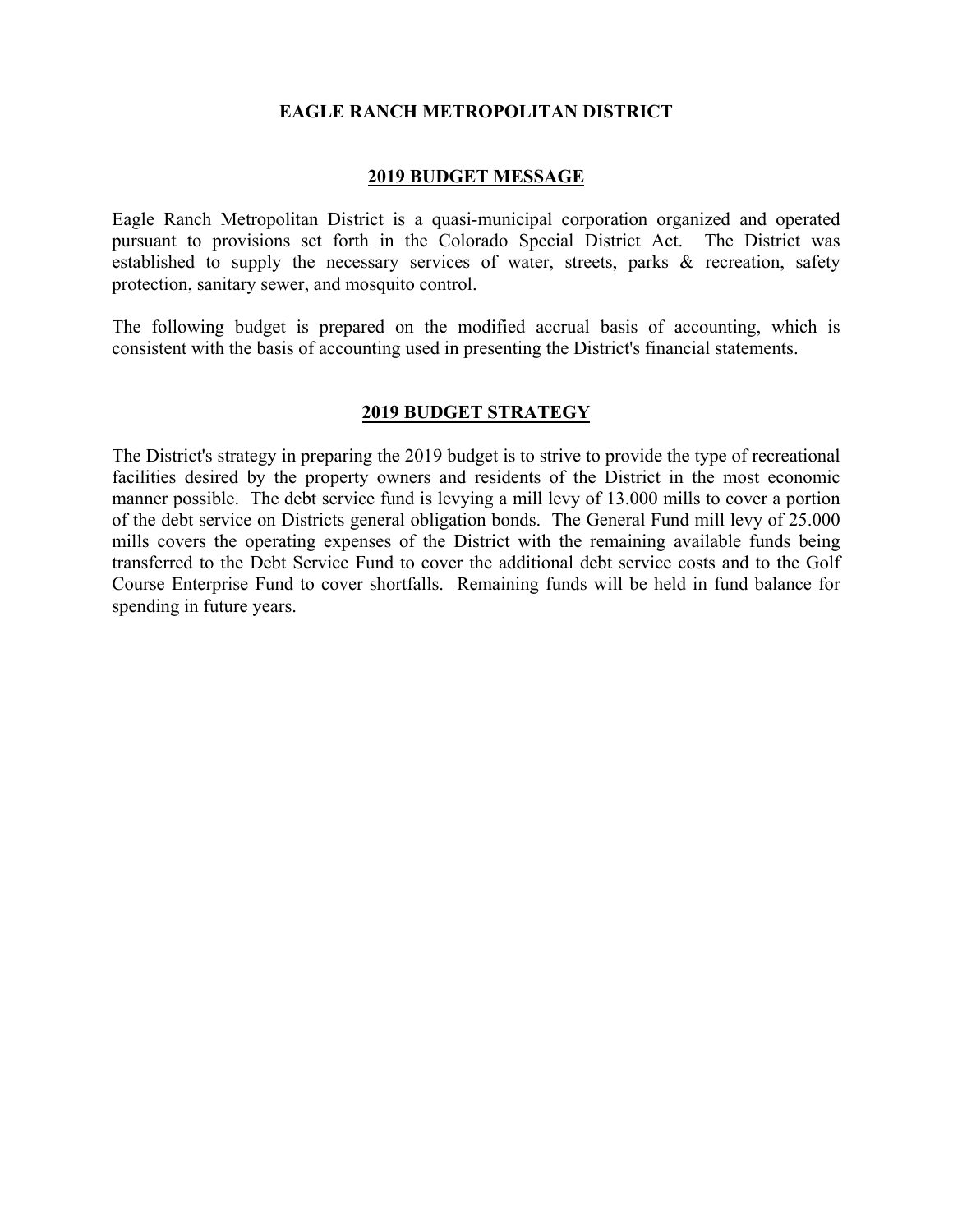# **RESOLUTIONS OF EAGLE RANCH METROPOLITAN DISTRICT**

## **TO ADOPT 2019 BUDGET**

A RESOLUTION SUMMARIZING EXPENDITURES AND REVENUES FOR EACH FUND AND ADOPTING A BUDGET FOR THE EAGLE RANCH METROPOLITAN DISTRICT, COLORADO, FOR THE CALENDAR YEAR BEGINNING ON THE FIRST DAY OF JANUARY 2019 AND ENDING ON THE LAST DAY OF DECEMBER 2019.

WHEREAS, the Board of Directors of the Eagle Ranch Metropolitan District has appointed a budget committee to prepare and submit a proposed 2019 budget at the proper time; and

WHEAREAS, such committee has submitted a proposed budget to this governing body at the proper time, for its consideration, and;

WHEREAS, upon due and proper notice, published or posted in accordance with the law, said proposed budget was open for inspection by the public at a designated place, and a public hearing was held on October 16, 2018, and interested taxpayers were given the opportunity to file or register any objections to said proposed budget; and;

WHEREAS, whatever increases may have been made in the expenditures, like increases were added to the revenues or planned to be expended from reserves/fund balances so that the budget remains in balance, as required by law.

NOW, THEREFORE, BE IT RESOLVED by the Board of directors of the Eagle Ranch Metropolitan District, Eagle County, Colorado:

- Section 1. That the budget as submitted, amended, and summarized by fund, hereby is approved and adopted as the budget of the Eagle Ranch Metropolitan District for the year stated above.
- Section 2. That the budget hereby approved and adopted shall be certified by any officer or the District Administrator of the District and made a part of the public records of the District.

## (THE REMAINDER OF THIS PAGE INTENTIONALLY LEFT BLANK)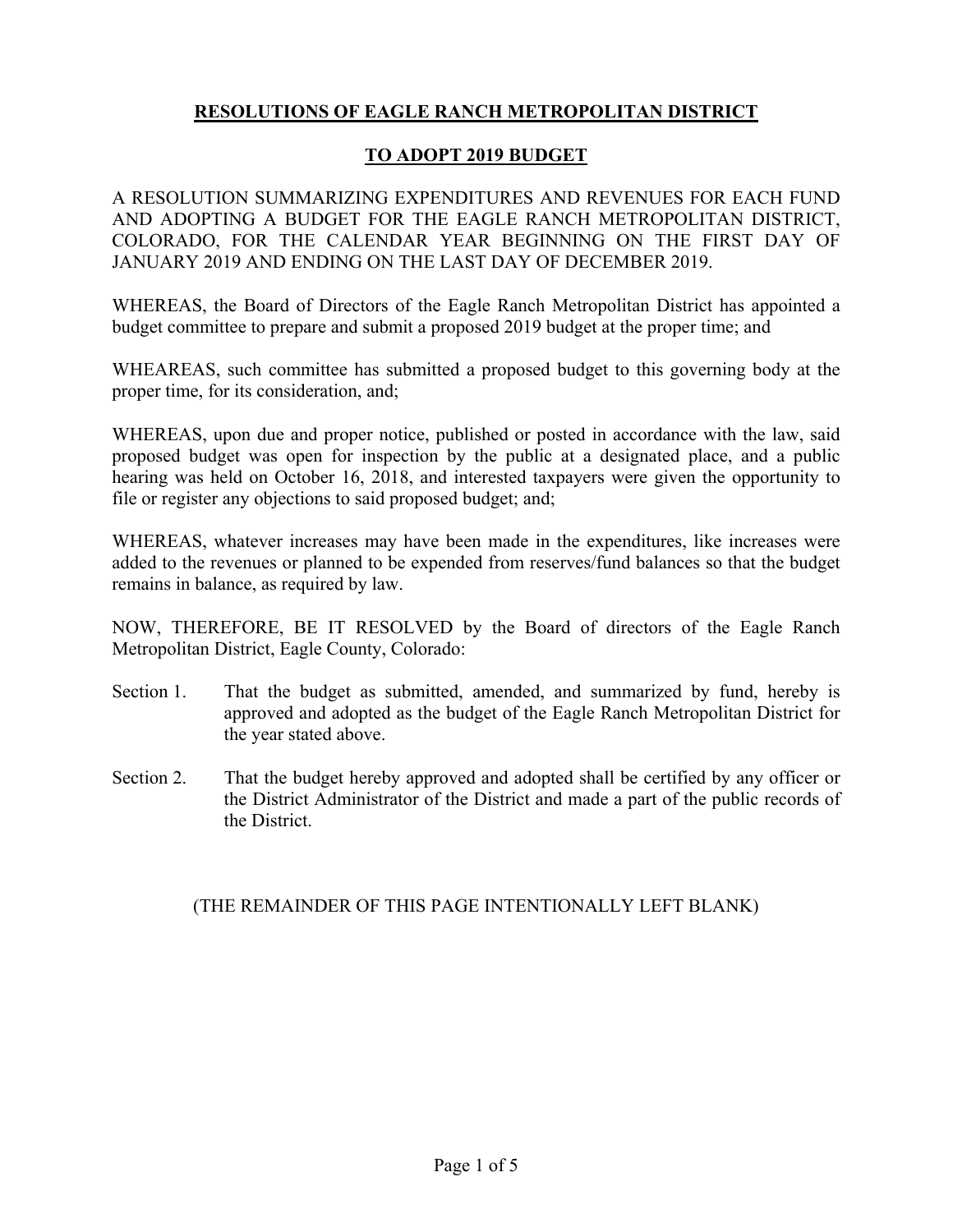## **TO SET MILL LEVIES**

A RESOLUTION LEVYING PROPERTY TAXES FOR THE YEAR 2018, TO HELP DEFRAY THE COSTS OF GOVERNMENT FOR THE EAGLE RANCH METROPOLITAN DISTRICT, EAGLE COUNTY, COLORADO, FOR THE 2019 BUDGET YEAR.

WHEREAS, the Board of Directors of the Eagle Ranch Metropolitan District, has adopted the annual budget in accordance with the Local Government Budget Law, on October 16, 2018 and;

WHEREAS, the amount of money necessary to balance the budget for general operating expenses and capital expenditure purposes from property tax revenue is \$1,462,366.25 and;

WHEREAS, the Eagle Ranch Metropolitan District finds that it is required to temporarily lower the general operating mill levy to render a refund for \$0.00, and;

WHEREAS, the amount of money necessary to balance the budget for capital expenditure purposes from property tax revenue approved by voters or at public hearing is \$0.00, and;

WHEREAS, the amount of money necessary to balance the budget for voter approved bonds and interest is \$760,430.45, and;

WHEREAS, the 2018 valuation for assessment for the Eagle Ranch Metropolitan District, as certified by the County Assessor is \$58,494,650.

NOW, THEREFORE, BE IT RESOLVED by the Board of Directors of the EAGLE RANCH METROPOLITAN DISTRICT, EAGLE COUNTY, COLORADO:

- Section 1. That for the purposes of meeting all general operating expenses of the Eagle Ranch Metropolitan District during the 2019 budget year, there is hereby levied a tax of 25.000 mills upon each dollar of the total valuation for assessment of all taxable property within the District for the year 2018.
- Section 2. That for the purposes of rendering a refund to its constituents during budget year 2019 there is hereby levied a temporary tax credit/mill levy reduction of 0.00 mills.
- Section 3. That for the purpose of meeting all capital expenditures of the Eagle Ranch Metropolitan District during the 2019 budget year, there is hereby levied a tax of 0.00 mills upon each dollar of the total valuation for assessment of all taxable property within the District for the year 2018.

(THE REMAINDER OF THIS PAGE INTENTIONALLY LEFT BLANK)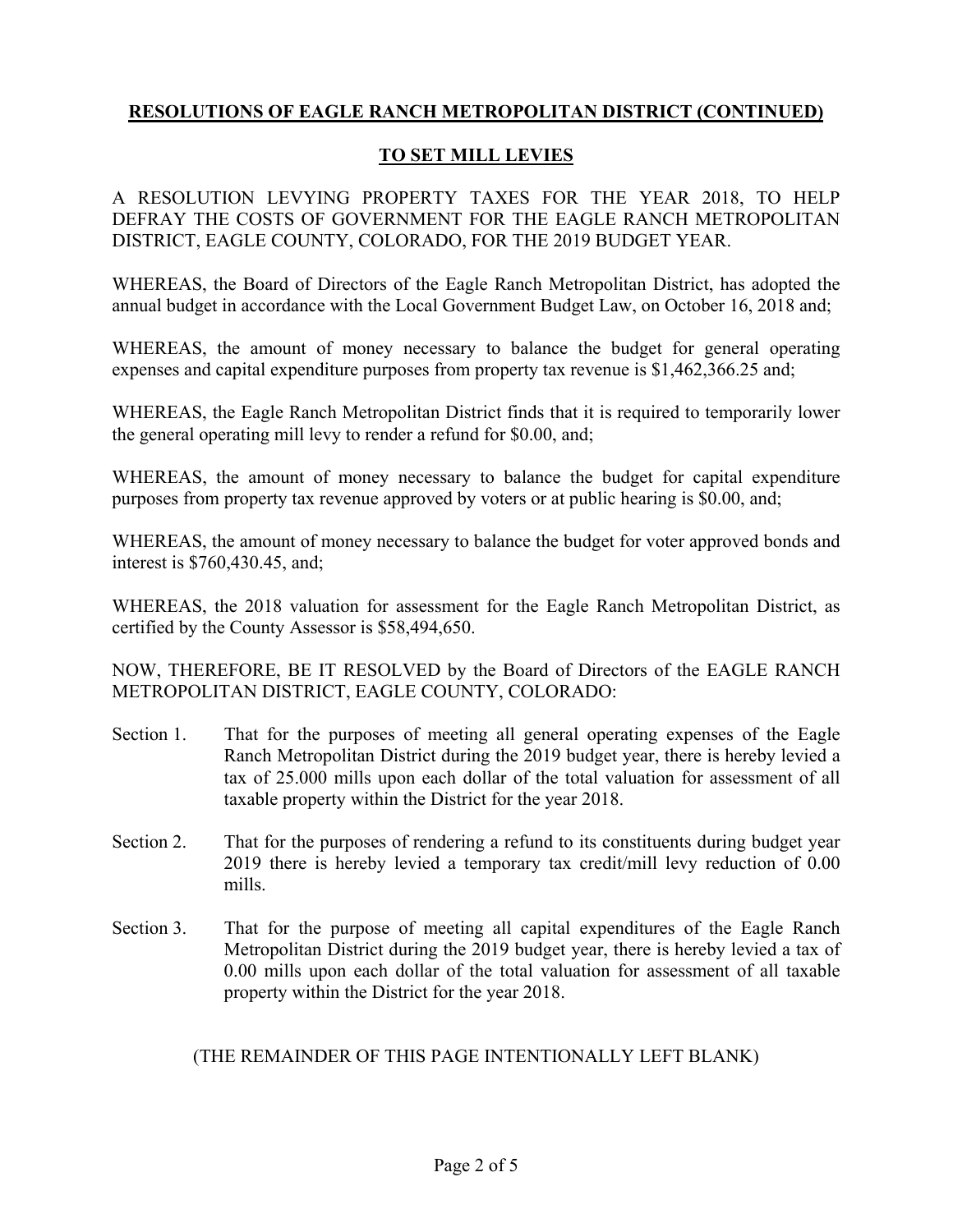## **TO SET MILL LEVIES (CONTINUED)**

- Section 4. That for the purpose of meeting all payments for bonds and interest of the Eagle Ranch Metropolitan District during the 2019 budget year, there is hereby levied a tax of 13.000 mills upon each dollar of the total valuation for assessment of all taxable property within the District for the year 2018.
- Section 5. That any officer or the District Administrator is hereby authorized and directed to either immediately certify to the County Commissioners of Eagle County, Colorado, the mill levies for the Eagle Ranch Metropolitan District as hereinabove determined and set, or be authorized and directed to certify to the County Commissioners of Eagle County, Colorado, the mill levies for the Eagle Ranch Metropolitan District as hereinabove determined and set based upon the final (December) certification of valuation from the county assessor.

## (THE REMAINDER OF THIS PAGE INTENTIONALLY LEFT BLANK)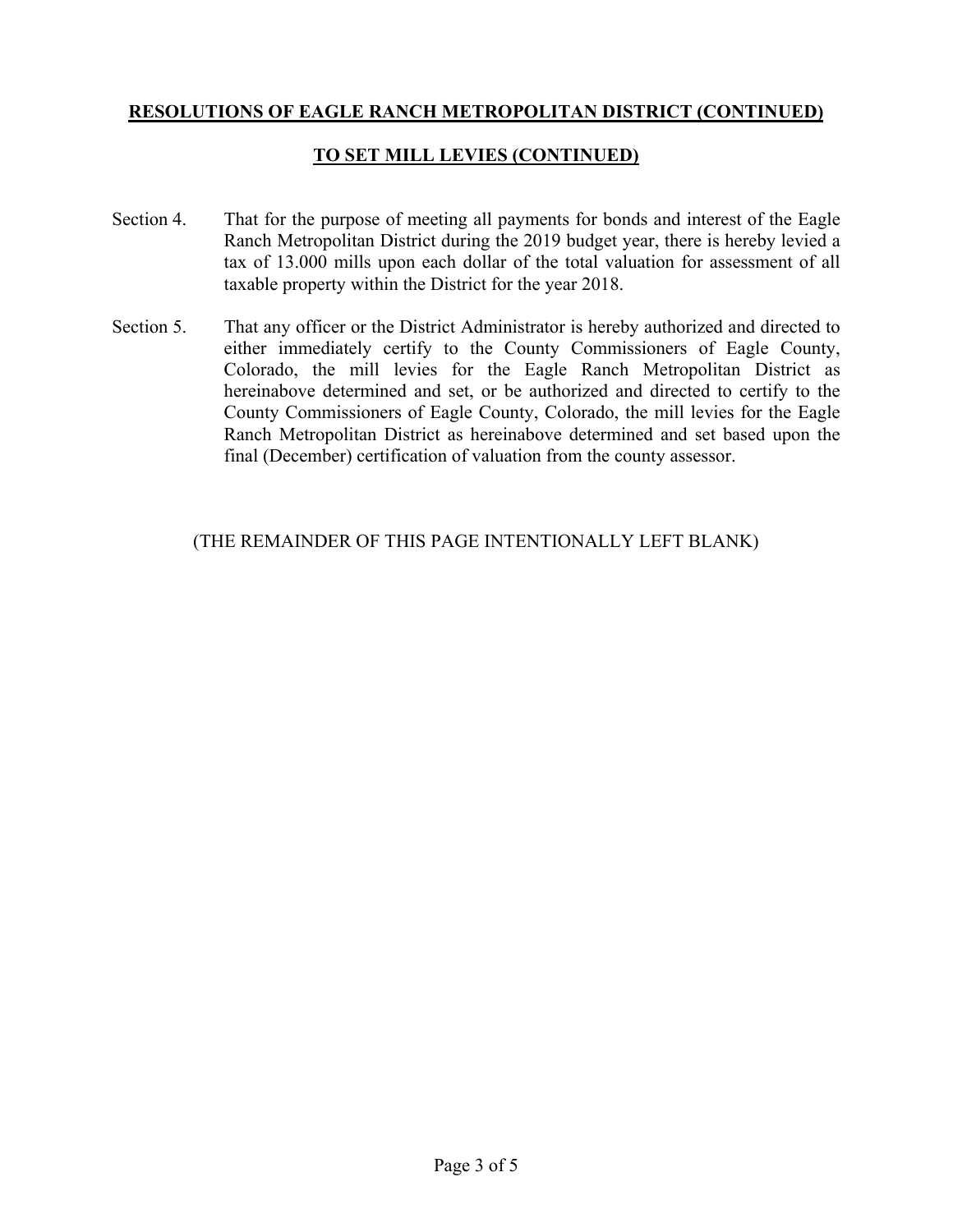## **TO APPROPRIATE SUMS OF MONEY**

(PURSUANT TO SECTION 29-1-108, C.R.S.)

A RESOLUTION APPROPRIATING SUMS OF MONEY TO THE VARIOUS FUNDS AND SPENDING AGENCIES, IN THE AMOUNT AND FOR THE PURPOSE AS SET FORTH BELOW, FOR THE EAGLE RANCH METROPOLITAN DISTRICT, EAGLE COUNTY, COLORADO, FOR THE 2019 BUDGET YEAR.

WHEREAS, the Board of Directors has adopted the annual budget in accordance with the Local Government Budget Law, on October 16, 2018 and;

WHEREAS, the Board of Directors has made provision therein for revenues in an amount equal or greater to the total proposed expenditures as set forth in said budget, and;

WHEREAS, it is not only required by law, but also necessary to appropriate the revenues and reserves or fund balances provided in the budget to and for the purposes described below, thereby establishing a limitation on expenditures for the operations of the District.

NOW, THEREFORE, BE IT RESOLVED BY THE BOARD OF DIRECTORS OF THE EAGLE RANCH METROPOLITAN DISTRICT, EAGLE COUNTY, COLORADO:

Section 1. That the following sums are hereby appropriated from the revenues of each fund, to each fund, for the purposes stated:

| <b>GENERAL FUND:</b><br><b>Current Operating Expenditures</b><br><b>Fund Transfers</b> | \$<br>121,896<br>1,253,000 |
|----------------------------------------------------------------------------------------|----------------------------|
| <b>TOTAL GENERAL FUND</b>                                                              | \$1,374,896                |
| <b>DEBT SERVICE FUND:</b>                                                              |                            |
| <b>Current Debt Service Expenditures</b>                                               | \$1,445,277                |
| <b>WATER SPECIAL REVENUE FUND:</b><br><b>Current Water Special Revenue</b>             |                            |
| <b>Fund Expenditures</b>                                                               | \$<br>100,000              |
|                                                                                        |                            |
| <b>GOLF COURSE ENTERPRISE FUND:</b>                                                    |                            |
| <b>Current Operating Expenditures</b>                                                  | \$1,439,432                |
| <b>Current Cost of Goods Sold Expenditures</b>                                         | 162,409                    |
| <b>Current Capital Expenditures</b>                                                    | 328,150                    |
| TOTAL G. C. ENTERPRISE FUND                                                            | 1,929,991                  |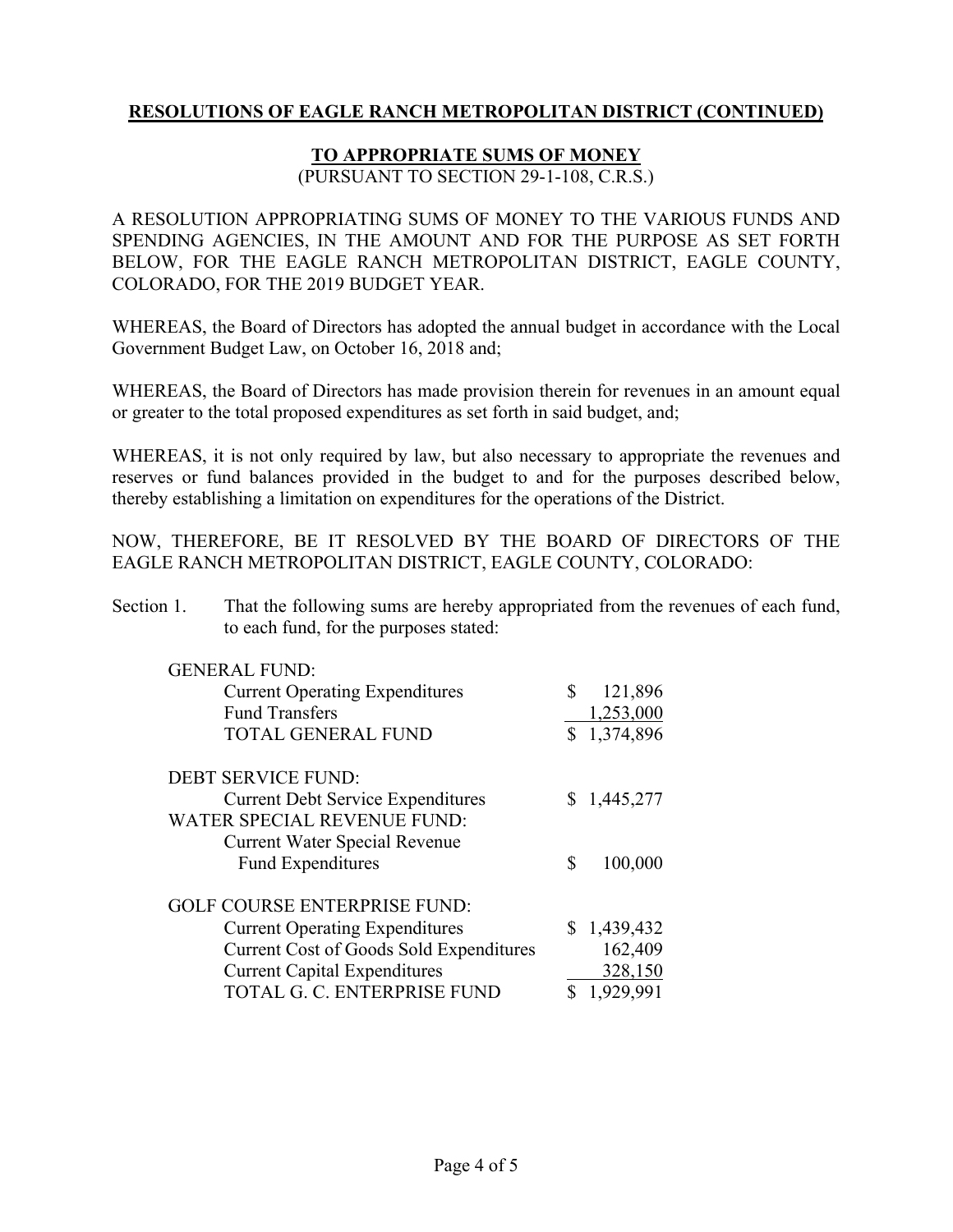## TO ADOPT 2019 BUDGET, SET MILL LEVIES AND **APPROPRIATE SUMS OF MONEY** (CONTINUED)

The above resolutions to adopt the 2019 budget, set the mill levies and to appropriate sums of money were adopted this  $16<sup>th</sup>$  day of October, 2018.

Attest: Kentle Elge

Title: PRESIDENT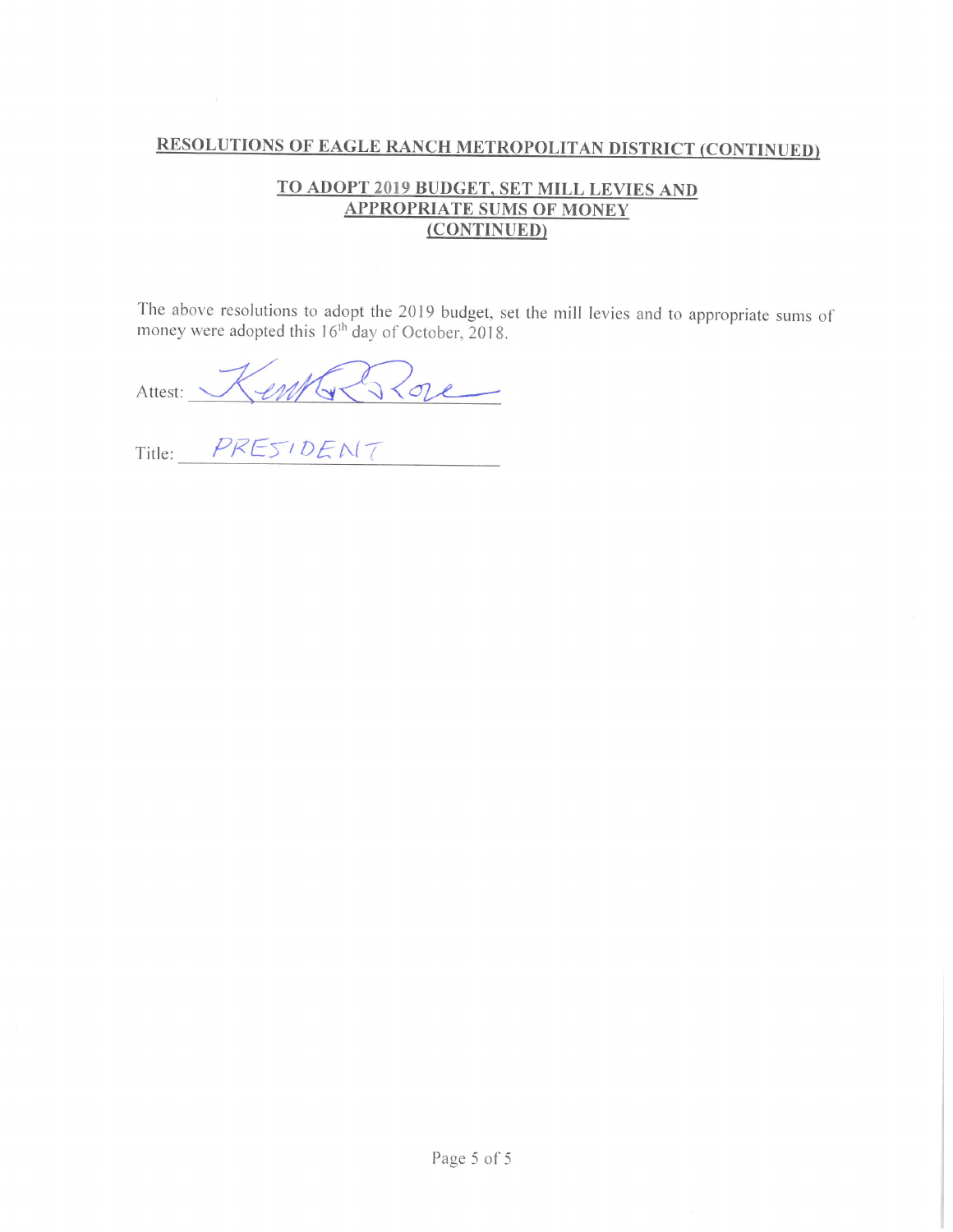| <b>EAGLE RANCH METROPOLITAN DISTRICT</b><br><b>STATEMENT OF NET POSITION</b><br>Nine Months Ended September 30, 2018 | General<br><b>Fund</b>   | <b>Debt</b><br><b>Service</b><br>Fund | Water<br><b>Spec Rev</b><br><b>Fund</b> | Golf<br><b>Enterprise</b><br>Fund | Long-Term<br><b>Debt</b> | <b>Total</b> |
|----------------------------------------------------------------------------------------------------------------------|--------------------------|---------------------------------------|-----------------------------------------|-----------------------------------|--------------------------|--------------|
| Assets:                                                                                                              |                          |                                       |                                         |                                   |                          |              |
| Cash-Checking                                                                                                        | 24,118                   |                                       | 4,511                                   | 193,030                           |                          | 221,659      |
| Cash-Colotrust 2.21%                                                                                                 | 2,666,299                |                                       |                                         |                                   |                          | 2,666,299    |
| Cash - CoBiz CD - 03/20 0.70%                                                                                        | 245,839                  |                                       |                                         |                                   |                          | 245,839      |
| Cash- UMB Brokered CD's 1.1% - 2.8%                                                                                  | 805,729                  |                                       |                                         |                                   |                          | 805,729      |
| Pooled Cash                                                                                                          | (686, 691)               | 662,970                               | 17                                      | 23.704                            |                          | 0            |
| <b>Total Cash</b>                                                                                                    | 3,055,294                | 662,970                               | 4,528                                   | 216,734                           | $\overline{\phantom{a}}$ | 3,939,526    |
| <b>Accounts Receivable</b>                                                                                           |                          |                                       |                                         |                                   |                          |              |
| Inventories                                                                                                          |                          |                                       |                                         | 61,184                            |                          | 61,184       |
| Property Tax Receivable                                                                                              | 7,372                    | 4,128                                 |                                         |                                   |                          | 11,500       |
| Due from County Treasurer                                                                                            |                          |                                       |                                         |                                   |                          |              |
| Due From Town of Eagle                                                                                               |                          |                                       |                                         |                                   |                          |              |
| Due From EC SD REJ50                                                                                                 |                          |                                       |                                         |                                   |                          |              |
| Prepaid Expenses & Deposits                                                                                          |                          |                                       |                                         | 7,738                             |                          | 7,738        |
| <b>Total Other Current Assets</b>                                                                                    | 7,372                    | 4,128                                 | $\blacksquare$                          | 68,922                            | $\blacksquare$           | 80,422       |
| Golf Course, Buildings & Equipment                                                                                   |                          |                                       |                                         | 9,473,962                         |                          | 9,473,962    |
| <b>Total Non-Current Assets</b>                                                                                      | $\overline{\phantom{a}}$ | $\blacksquare$                        | $\overline{\phantom{a}}$                | 9,473,962                         | $\blacksquare$           | 9,473,962    |
| <b>Total Assets</b>                                                                                                  | 3,062,666                | 667,098                               | 4,528                                   | 9,759,618                         | $\overline{\phantom{a}}$ | 13,493,910   |
| <b>Liabilities &amp; Deferred Inflows:</b>                                                                           |                          |                                       |                                         |                                   |                          |              |
| <b>Accounts Payable</b>                                                                                              | 4,694                    |                                       | 4,500                                   | 31,364                            |                          | 40,558       |
| Other Current Liabilities & Deferred Inflows                                                                         |                          |                                       |                                         | 30,762                            |                          | 30,762       |
| Deferred Property Tax                                                                                                | 7,372                    | 4,128                                 |                                         |                                   |                          | 11,500       |
| <b>Total Current Liabilities &amp; Def Inflows</b>                                                                   | 12,065                   | 4,128                                 | 4.500                                   | 62,126                            |                          | 82,820       |
| Series 2011 Bonds Payable                                                                                            |                          |                                       |                                         |                                   | 3,890,000                | 3,890,000    |
| Series 2013 Bonds Payable                                                                                            |                          |                                       |                                         |                                   | 5,335,000                | 5,335,000    |
| Series 2017 Bonds Payable                                                                                            |                          |                                       |                                         |                                   | 4,290,000                | 4,290,000    |
| <b>Accrued Interest Payable</b>                                                                                      |                          |                                       |                                         |                                   | 49,199                   | 49,199       |
| Bond Issue Premium, Net of Amortization                                                                              |                          |                                       |                                         |                                   | 69,163                   | 69,163       |
| <b>Accrued Compensated Absences</b>                                                                                  |                          |                                       |                                         | 15,124                            |                          | 15,124       |
| <b>Total Non-Current Liabilities</b>                                                                                 |                          |                                       |                                         | 15,124                            | 13,633,362               | 13,648,486   |
| <b>Total Liabilities &amp; Deferred Inflows</b>                                                                      | 12,065                   | 4,128                                 | 4.500                                   | 77,250                            | 13,633,362               | 13,731,305   |
| <b>Net Position:</b>                                                                                                 |                          |                                       |                                         |                                   |                          |              |
| Assigned & Unassigned                                                                                                | 3,050,600                | 662,970                               | 28                                      | 223,530                           |                          | 3,937,128    |
| Invested in Capital Assets,                                                                                          |                          |                                       |                                         | 9,473,962                         |                          | 9,473,962    |
| Net of Related Debt                                                                                                  |                          |                                       |                                         | (15, 124)                         | (13,633,362)             | (13,648,486) |
| <b>Total Net Position</b>                                                                                            | 3,050,600                | 662,970                               | 28                                      | 9,682,368                         | (13, 633, 362)           | (237, 395)   |
|                                                                                                                      |                          |                                       |                                         |                                   |                          |              |
| Total Liabilities, Deferred Inflows, & Net Po                                                                        | 3,062,666<br>$\equiv$    | 667,098                               | 4,528<br>$\equiv$                       | 9,759,618<br>$=$                  | $\equiv$                 | 13,493,910   |
|                                                                                                                      | $=$                      | $\equiv$<br>$\qquad \qquad =$         | $=$                                     | $=$                               | $=$                      | $=$          |
|                                                                                                                      |                          |                                       |                                         |                                   | Page 1                   |              |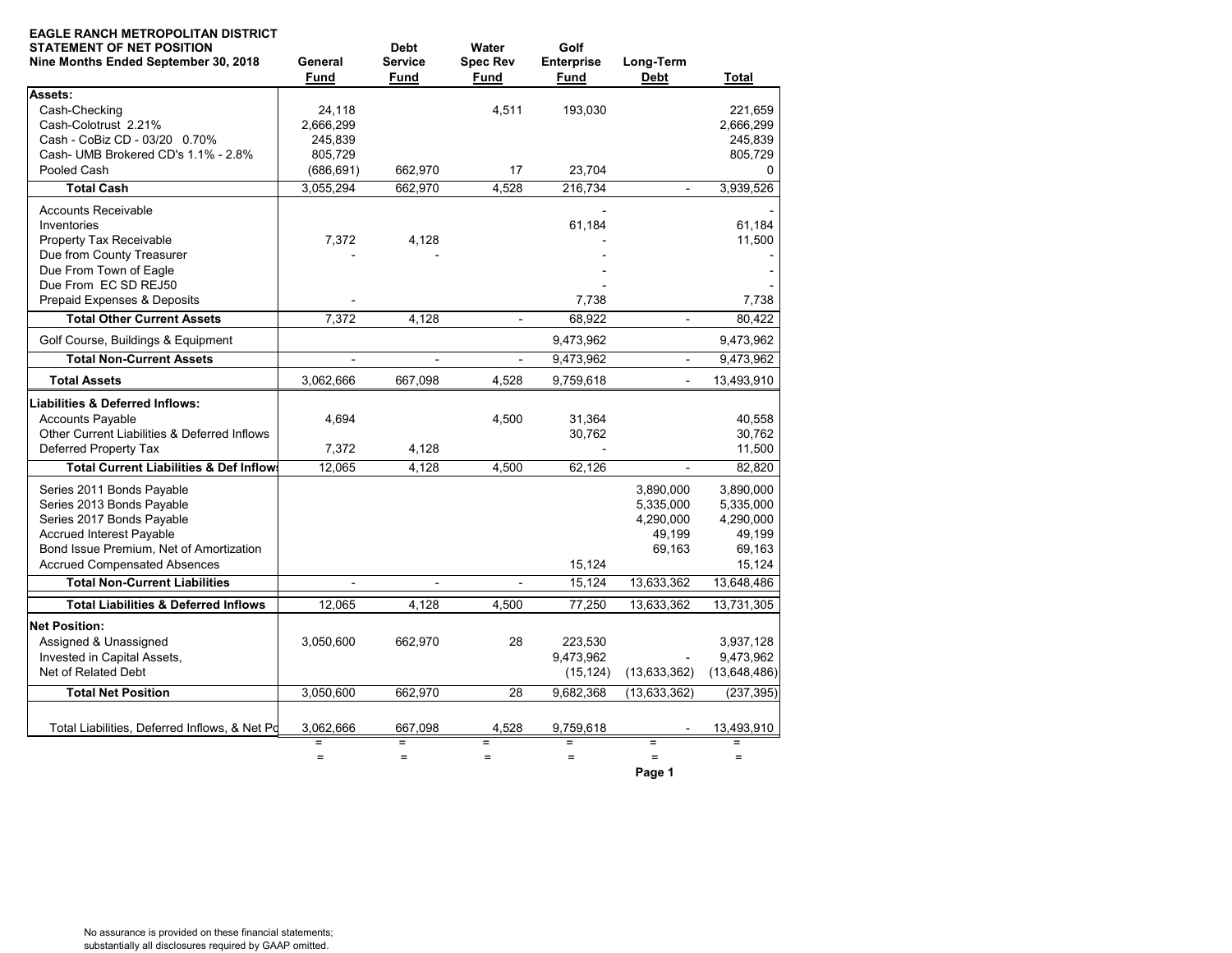### **EAGLE RANCH METROPOLITAN DISTRICTSCHEDULE OF REVENUE, EXPENDITURES AND CHANGES IN FUND BALANCE Printed: 12/16/2018 COMBINED FUNDS- EXCLUDING WATER FUND Modified Accrual Basis**

**Nine Months Ended September 30, 2018**

|                                                 | 2017           | 2018          | Variance       |                 | <b>YTD Thru</b> | <b>YTD Thru</b> | Variance         | 2019          |                                    |
|-------------------------------------------------|----------------|---------------|----------------|-----------------|-----------------|-----------------|------------------|---------------|------------------------------------|
|                                                 | <b>Audited</b> | Adopted       | Favorable      | 2018            | 9/30/2018       | 09/30/18        | Favorable        | Adopted       |                                    |
|                                                 | <b>Actual</b>  | <b>Budget</b> | (Unfavor)      | <b>Forecast</b> | Actual          | <b>Budget</b>   | (Unfavor)        | <b>Budget</b> | 2019 Budget Comments               |
| Revenues:                                       |                |               |                |                 |                 |                 |                  |               |                                    |
| <b>Assessed Value</b>                           | 54,384,820     | 57,621,780    |                | 57,621,780      |                 |                 |                  |               | 58,494,650 Nov'18 Final AV         |
| Mill Levy Rate                                  | 40.000         | 39.000        |                | 39.000          |                 |                 |                  |               | 38.000 Projected long-term need    |
| <b>Property Tax Revenues</b>                    | 2.175.382      | 2,247,249     |                | 2,247,249       | 2,235,750       | 2,224,777       | 10,973           | 2.222.797     | AV times mill levy                 |
| Specific Ownership Tax                          | 111,941        | 101,126       | 11,236         | 112,362         | 73,938          | 67,417          | 6,521            | 111,140       | 5% of property taxes               |
| Interest & Other Income                         | 29,894         | 26,400        | 38,600         | 65,000          | 46,107          | 18,750          | 27,357           | 67,000        | Based on 2018                      |
| Bond Proceeds & Premium                         | 4,290,000      |               |                |                 |                 |                 |                  |               | Next possible refunding is in 2021 |
| <b>Developer Contribution</b>                   |                |               |                |                 |                 |                 |                  |               |                                    |
| <b>Total Revenues:</b>                          | 6,607,217      | 2,374,776     | 49,836         | 2,424,612       | 2,355,795       | 2,310,944       | 44,851           | 2,400,937     |                                    |
| <b>Expenditures:</b>                            |                |               |                |                 |                 |                 |                  |               |                                    |
| <b>General &amp; Debt Service Fund Overhead</b> |                |               |                |                 |                 |                 |                  |               |                                    |
| Operating & Administrative                      | 38,697         | 59,775        | (2,948)        | 62,723          | 47,290          | 48,319          | 1,029            | 53.600        | See Detail                         |
| <b>Treasurers Fees</b>                          | 65,390         | 67,417        |                | 67,417          | 67,146          | 66,743          | (403)            | 66,684        | 3% of taxes                        |
| <b>Operating Contingency</b>                    |                | 30,000        | 30,000         |                 |                 |                 |                  | 30,000        | Unforeseen needs                   |
| <b>Total General &amp; Debt Svc Overhead</b>    | 104,087        | 157,192       | 27,052         | 130,140         | 114,436         | 115,062         | 626              | 150,284       |                                    |
| <b>Bond Debt Service</b>                        |                |               |                |                 |                 |                 |                  |               |                                    |
| Principal                                       | 5.100.000      | 935.000       |                | 935,000         |                 |                 |                  | 970.000       | Per Amortization Schedule          |
| Interest                                        | 590,216        | 480,479       |                | 480,479         | 245,236         | 245,236         | (0)              | 446,889       | Per Amortization Schedule          |
| Refunding & Defeasance Costs                    | 53,701         |               |                |                 |                 |                 |                  |               | Next possible refunding is in 2021 |
| <b>Total Bond Debt Service</b>                  | 5,743,917      | 1,415,479     | $\blacksquare$ | 1,415,479       | 245,236         | 245,236         | $\overline{(0)}$ | 1,416,889     |                                    |
| <b>Total Expenditures:</b>                      | 5,848,004      | 1,572,672     | 27,052         | 1,545,620       | 359,671         | 360,298         | 626              | 1,567,173     |                                    |
| Net Before Golf Course                          | 759,213        | 802,104       | 76,888         | 878,992         | 1,996,124       | 1,950,647       | 45,477           | 833,764       |                                    |
| <b>Golf Course Revenues (Expenses)</b>          |                |               |                |                 |                 |                 |                  |               |                                    |
| <b>Operating Revenues</b>                       | 1,125,759      | 1,117,375     | 22,156         | 1,139,530       | 1,081,899       | 1,064,539       | 17,361           | 1,159,916     | See Golf Fund for details          |
| <b>Operating Expenses</b>                       | (1,311,366)    | (1,416,592)   | 23,814         | (1,392,779)     | (1,074,180)     | (1, 136, 804)   | 62,624           | (1,439,432)   | See Golf Fund for details          |
| Leases, Trade Ins & Dev /HOA Donations          |                |               |                |                 |                 |                 |                  |               | See Golf Fund for details          |
| <b>Capital Expenses</b>                         | (286, 982)     | (195, 741)    | 133,856        | (61, 885)       | (43, 325)       | (145, 741)      | 102,416          | (328, 150)    | See Golf Fund for details          |
| Equipment Loan Principal & Interest             |                |               |                |                 |                 |                 |                  |               |                                    |
| <b>Golf Course Net Income (Loss)</b>            | (472, 590)     | (494, 959)    | 179,826        | (315, 133)      | (35, 606)       | (218,006)       | 182,400          | (607, 666)    |                                    |
| <b>Change in Fund Balance</b>                   | 286,623        | 307,145       | 256,714        | 563,859         | 1,960,518       | 1,732,641       | 227,878          | 226,097       |                                    |
| Beginning Fund Balance:                         | 1,689,959      | 1,872,069     | 104,513        | 1,976,582       | 1,976,582       | 1,872,069       | 104,513          | 2,540,441     |                                    |
| <b>Ending Fund Balance:</b>                     | 1,976,582      | 2,179,214     | 361,227        | 2,540,441       | 3,937,100       | 3,604,709       | 332,391          | 2,766,538     |                                    |
|                                                 | $\equiv$       | $=$           | $=$            | $=$             | $\equiv$        | $=$             | $=$              | $=$           |                                    |
|                                                 | $\equiv$       | $=$           | $\equiv$       |                 | $\equiv$        |                 | $\equiv$         |               |                                    |
| <b>Breakout of Mill Levy:</b>                   |                |               |                |                 |                 |                 |                  |               |                                    |
| <b>General Operations</b>                       | (0.7)          | 0.5           |                | (0.8)           |                 |                 |                  | (0.5)         |                                    |
| Debt Service                                    | 26.7           | 24.6          |                | 24.6            |                 |                 |                  | 24.2          |                                    |
| <b>Golf Course</b>                              | 14.0           | 13.9          |                | 15.3            |                 |                 |                  | 14.3          |                                    |
| <b>TOTAL</b>                                    | 40.0           | 39.0          |                | 39.0            |                 |                 |                  | 38.0          |                                    |
|                                                 |                |               |                |                 | Page 2          |                 |                  |               |                                    |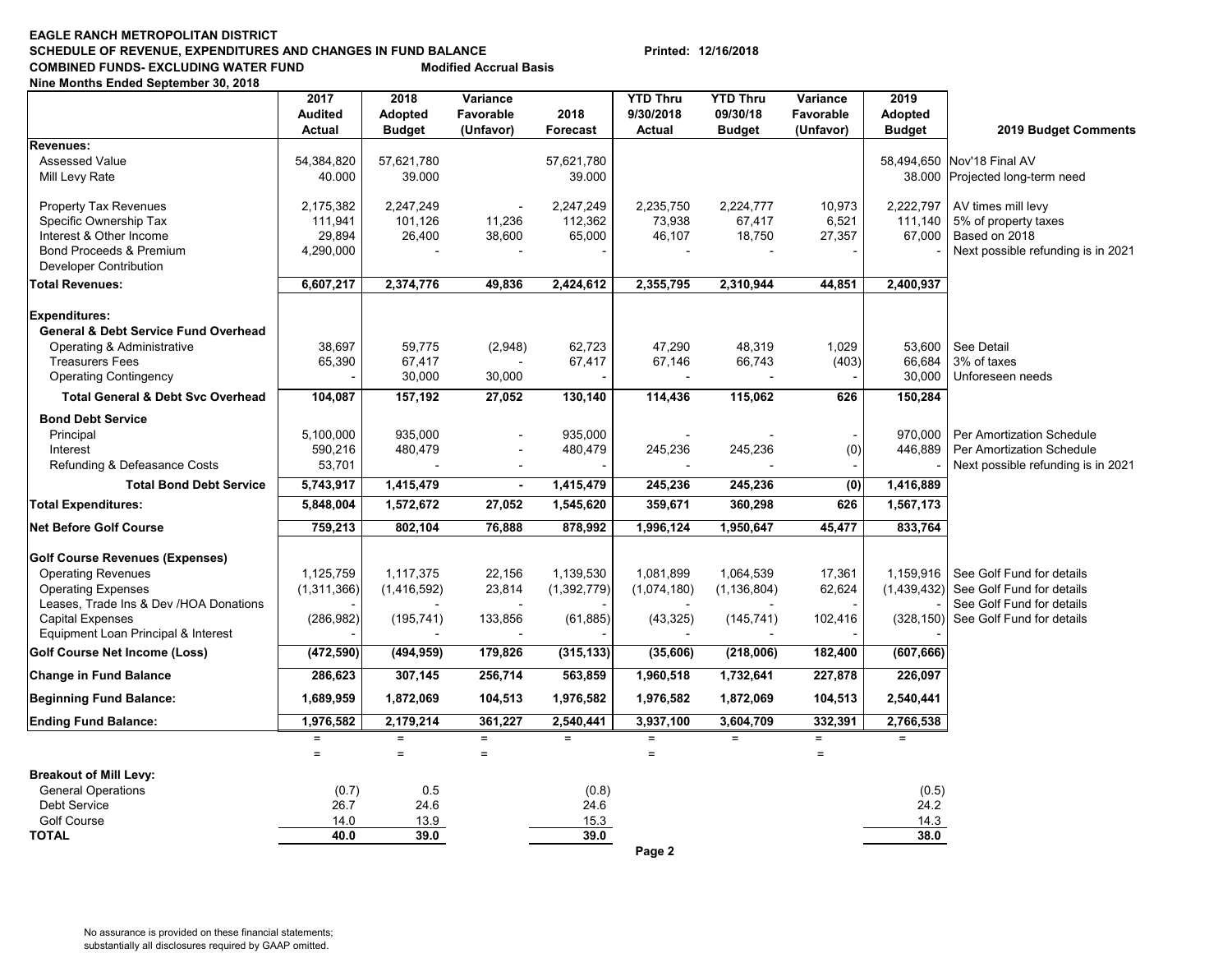### **EAGLE RANCH METROPOLITAN DISTRICTSCHEDULE OF REVENUE, EXPENDITURES AND CHANGES IN FUND BALANCE Printed: 12/16/2018 GENERAL FUND Modified Accrual Basis**

**Nine Months Ended September 30, 2018**

|                                               | 2017           | 2018          | Variance  |            | <b>YTD Thru</b> | <b>YTD Thru</b> | Variance         | 2019          |                                             |
|-----------------------------------------------|----------------|---------------|-----------|------------|-----------------|-----------------|------------------|---------------|---------------------------------------------|
|                                               | <b>Audited</b> | Adopted       | Favorable | 2018       | 09/30/18        | 09/30/18        | Favorable        | Adopted       |                                             |
|                                               | <b>Actual</b>  | <b>Budget</b> | (Unfavor) | Forecast   | Actual          | <b>Budget</b>   | (Unfavor)        | <b>Budget</b> | 2019 Budget Comments                        |
| Revenues:                                     |                |               |           |            |                 |                 |                  |               |                                             |
| <b>Assessed Value</b>                         | 54,384,820     | 57,621,780    |           | 57,621,780 |                 |                 |                  |               | 58,494,650 Nov'18 Final AV                  |
| Mill Levy Rate                                | 25.000         | 25.000        |           | 25.000     |                 |                 |                  |               | 25.000 Maximum Operations Mill Levy         |
| <b>Property Tax Revenues</b>                  | 1,359,614      | 1,440,545     |           | 1,440,545  | 1,433,173       | 1,426,139       | 7,034            |               | 1,462,366.25 AV times mill levy             |
| Specific Ownership Tax                        | 69,963         | 64,825        | 7,203     | 72,027     | 47,396          | 43,216          | 4,180            |               | 73,118 5% of property taxes                 |
| Interest & Other Income                       | 28,288         | 25,000        | 38,000    | 63,000     | 44,362          | 18,750          | 25,612           |               | 65,000 UMB CDs 1.5-2.8%; ColoTrust 2.23%    |
| <b>Total Revenues:</b>                        | 1,457,865      | 1,530,369     | 45,203    | 1,575,572  | 1,524,931       | 1,488,105       | 36,826           | 1,600,485     |                                             |
| <b>Expenditures:</b>                          |                |               |           |            |                 |                 |                  |               |                                             |
| Accounting                                    | 23,955         | 37,100        | 5,100     | 32,000     | 18,718          | 28,000          | 9,282            |               | 33,000 Based on 2018                        |
| Audit                                         | 8,950          | 8,950         |           | 8,950      | 8,950           | 8,950           |                  |               | 8,950 Based on engagement letter            |
| <b>Bank Charges</b>                           | -1             | 25            |           | 25         |                 | 19              | 19               | 25            |                                             |
| Election                                      | 193            | 2,000         | (11, 472) | 13,472     | 13,472          | 2,000           | (11, 472)        |               | Only in even years                          |
| Office Overhead                               | 717            | 1,000         |           | 1,000      | 744             | 750             | 6                |               | 1,000 Based on forecast                     |
| Dues and Subscriptions                        | 395            | 1,250         | 12        | 1,238      | 1,238           | 1,250           | 13               |               | 1,250 SDA dues                              |
| Insurance                                     | 3,304          | 3,600         | 137       | 3,463      | 3,463           | 3,600           | 137              |               | 3,800 Based on forecast plus 10%            |
| <b>Legal Fees</b>                             | 608            | 5,000         | 3,000     | 2,000      | 706             | 3,750           | 3,045            |               | 5,000 Normal plus unforeseen needs          |
| <b>Treasurers Fees</b>                        | 40,869         | 43,216        |           | 43,216     | 43,042          | 42,784          | (258)            |               | 43,871 3% of Property Taxes                 |
| Other                                         |                |               |           |            |                 |                 |                  |               |                                             |
| Contingency                                   |                | 25,000        | 25,000    |            |                 |                 |                  |               | 25,000 Unforeseen needs/ avoid budget amend |
| <b>Total Expenditures:</b>                    | 78,991         | 127,141       | 21,777    | 105,364    | 90,332          | 91,103          | $\overline{771}$ | 121,896       |                                             |
| <b>Net Revenues Over (Under) Expenditures</b> | 1,378,874      | 1,403,228     | 66,980    | 1,470,207  | 1,434,599       | 1,397,002       | 37,597           | 1,478,589     |                                             |
| <b>Other Sources and (Uses)</b>               |                |               |           |            |                 |                 |                  |               |                                             |
| Transfer to Debt Service Fund                 | (620,000)      | (602,000)     | 10,000    | (592,000)  |                 |                 |                  |               | (645,000) To cover debt service shortfall   |
| Transfer to Golf Fund                         | (473,000)      | (495,000)     | 179,000   | (316,000)  | (155, 142)      | (200,000)       | 44,858           |               | (608,000) To balance golf budget            |
| <b>Total Other Sources (Uses)</b>             | (1,093,000)    | (1,097,000)   | 189,000   | (908,000)  | (155, 142)      | (200, 000)      | 44,858           | (1, 253, 000) |                                             |
| Change in Fund Balance                        | 285,874        | 306,228       | 255,980   | 562,207    | 1,279,457       | 1,197,002       | 82,455           | 225,589       |                                             |
| <b>Beginning Fund Balance:</b>                | 1,485,268      | 1,666,708     | 104,435   | 1,771,143  | 1,771,143       | 1,666,708       | 104,435          | 2,333,350     |                                             |
| <b>Ending Fund Balance:</b>                   | 1,771,143      | 1,972,936     | 360,414   | 2,333,350  | 3,050,600       | 2,863,711       | 186,889          | 2,558,939     |                                             |
|                                               | $=$            | $=$           | $=$       |            | $=$             | $=$             | $=$              | $=$           |                                             |
|                                               |                |               |           |            | Page 3          |                 |                  |               |                                             |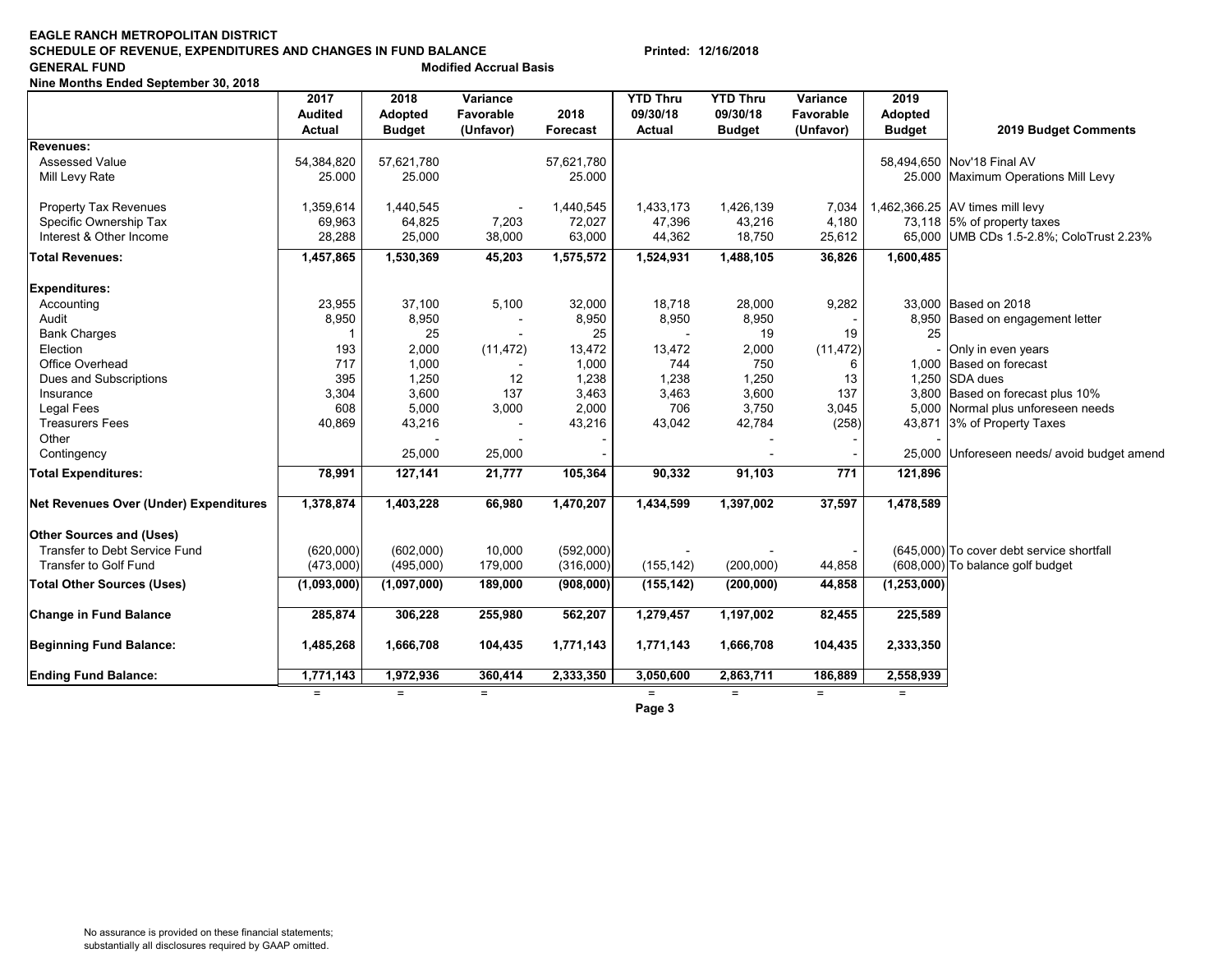#### **EAGLE RANCH METROPOLITAN DISTRICT SCHEDULE OF REVENUE, EXPENDITURES AND CHANGES IN FUND BALANCE Printed: 12/16/2018 DEBT SERVICE FUND**<br> **Modified Accrual Basis**

**Nine Months Ended September 30, 2018**

|                                               | 2017<br><b>Audited</b><br><b>Actual</b> | 2018<br>Adopted<br><b>Budget</b> | Variance<br>Favorable<br>(Unfavor) | 2018<br>Forecast     | <b>YTD Thru</b><br>9/30/2018<br><b>Actual</b> | YTD Thru<br>09/30/18<br><b>Budget</b> | Variance<br>Favorable<br>(Unfavor) | 2019<br>Adopted<br><b>Budget</b> | 2019 Budget Comments                                            |
|-----------------------------------------------|-----------------------------------------|----------------------------------|------------------------------------|----------------------|-----------------------------------------------|---------------------------------------|------------------------------------|----------------------------------|-----------------------------------------------------------------|
| Revenues:                                     |                                         |                                  |                                    |                      |                                               |                                       |                                    |                                  |                                                                 |
| <b>Assessed Value</b><br>Mill Levy Rate       | 54,384,820<br>15.000                    | 57,621,780<br>14.000             |                                    | 57,621,780<br>14.000 |                                               |                                       |                                    | 13.000                           | 58,494,650 Nov'18 Final AV<br>Amt Required to fund debt service |
| Property Tax Revenue                          | 815,768                                 | 806,705                          |                                    | 806,705              | 802,577                                       | 798,638                               | 3,939                              |                                  | 760,430 AV times mill levy                                      |
| Specific Ownership Tax                        | 41,978                                  | 36,302                           | 4,034                              | 40,335               | 26,542                                        | 24,201                                | 2,341                              |                                  | 38,022 5% of property taxes                                     |
| Interest Income                               | 1,606                                   | 1,400                            | 600                                | 2,000                | 1,745                                         |                                       | 1,745                              | 2,000                            | Delinquent taxes                                                |
| <b>Total Revenues:</b>                        | 859,352                                 | 844,407                          | 4,634                              | 849,040              | 830,864                                       | 822,839                               | 8,025                              | 800,452                          |                                                                 |
| <b>Expenditures:</b>                          |                                         |                                  |                                    |                      |                                               |                                       |                                    |                                  |                                                                 |
| Treasurer's Fees                              | 24,521                                  | 24,201                           | $\overline{\phantom{a}}$           | 24,201               | 24,104                                        | 23,959                                | (145)                              |                                  | 22,813 3% of Property Tax Revenue                               |
| Paying Agent Fees                             | 575                                     | 850                              | 275                                | 575                  |                                               |                                       |                                    | 575                              | Based on 2018                                                   |
| 2007 Bonds-Interest                           | 191,243                                 |                                  |                                    |                      |                                               |                                       |                                    |                                  | Paid off in 2017                                                |
| 2007 Bonds-Principal                          | 4,745,000                               |                                  | $\overline{a}$                     |                      |                                               |                                       |                                    |                                  | Paid off in 2017                                                |
| 2011 Bonds- Interest                          | 204,375                                 | 204,375                          |                                    | 204,375              | 102,188                                       | 102,188                               |                                    | 204,375                          | Per Schedule- Paid off in 2029                                  |
| 2011 Bonds- Principal                         |                                         |                                  |                                    |                      |                                               |                                       |                                    |                                  | Per Schedule- Paid off in 2029                                  |
| 2013 Bonds- Interest                          | 194,598                                 | 182,457                          |                                    | 182,457              | 91,229                                        | 91,229                                |                                    |                                  | 169,974 Per Schedule- Paid off in 2029                          |
| 2013 Bonds- Principal                         | 355,000                                 | 365,000                          | $\overline{a}$                     | 365,000              |                                               |                                       |                                    |                                  | 380,000 Per Schedule- Paid off in 2029                          |
| 2017 Bonds- Interest                          |                                         | 93,647                           |                                    | 93,647               | 51,820                                        | 51,820                                | (0)                                |                                  | 72,540 Per Schedule- Paid off in 2024                           |
| 2017 Bonds- Principal                         |                                         | 570,000                          |                                    | 570,000              |                                               |                                       |                                    |                                  | 590,000 Per Schedule- Paid off in 2024                          |
| Other/Contingency                             |                                         | 5,000                            | 5,000                              |                      |                                               |                                       |                                    | 5,000                            | To avoid budget amendment                                       |
| Prior Bond Principal & Interest               |                                         |                                  |                                    |                      | $\overline{a}$                                |                                       |                                    |                                  |                                                                 |
| <b>Total Expenditures:</b>                    | 5,715,312                               | 1,445,530                        | 5,275                              | 1,440,255            | 269,339                                       | 269,195                               | (145)                              | 1,445,277                        |                                                                 |
| <b>Net Revenues Over (Under) Expenditures</b> | (4,855,960)                             | (601, 124)                       | 9,909                              | (591, 215)           | 561,525                                       | 553,644                               | 7,881                              | (644, 825)                       |                                                                 |
| <b>Other Sources and (Uses):</b>              |                                         |                                  |                                    |                      |                                               |                                       |                                    |                                  |                                                                 |
| <b>Transfer From General Fund</b>             | 620,000                                 | 602,000                          | (10,000)                           | 592,000              |                                               |                                       |                                    |                                  | 645,000 Amt required to cover shortfall                         |
| <b>Transfer to Golf Fund</b>                  |                                         |                                  |                                    |                      |                                               |                                       |                                    |                                  |                                                                 |
| Developer Contribution                        |                                         |                                  |                                    |                      |                                               |                                       |                                    |                                  |                                                                 |
| <b>Bond Proceeds</b>                          | 4,290,000                               |                                  |                                    |                      |                                               |                                       |                                    |                                  | No bonds callable                                               |
| Reissuance Premium                            |                                         |                                  |                                    |                      |                                               |                                       |                                    |                                  | No bonds callable                                               |
| <b>Bond Cost of Issuance</b>                  | (53, 701)                               |                                  |                                    |                      |                                               |                                       |                                    |                                  | No bonds callable                                               |
| <b>Bond Redemption/Defeasance</b>             |                                         |                                  |                                    |                      |                                               |                                       |                                    |                                  | No bonds callable                                               |
| Bond Proceeds & Issuance Costs                | 4,236,299                               |                                  |                                    |                      |                                               |                                       |                                    |                                  |                                                                 |
| <b>Total Other Sources (Uses)</b>             | 4,856,299                               | 602,000                          | (10,000)                           | 592,000              |                                               |                                       |                                    | 645,000                          |                                                                 |
| Excess (Deficit) Revenues over Expenditure    | 338                                     | 876                              | (91)                               | 785                  | 561,525                                       | 553,644                               | 7,881                              | 175                              |                                                                 |
| <b>Beginning Fund Balance:</b>                | 101,107                                 | 101,351                          | 95                                 | 101,445              | 101,445                                       | 101,351                               | 95                                 | 102,230                          |                                                                 |
| <b>Ending Fund Balance</b>                    | 101,445                                 | 102,227                          | 3                                  | 102,230              | 662,970                                       | 654,995                               | 7,975                              | 102,405                          |                                                                 |
|                                               | $=$                                     | $=$                              | $=$                                |                      | $=$                                           | $=$                                   | $\equiv$                           | $\equiv$                         |                                                                 |

**Page 4**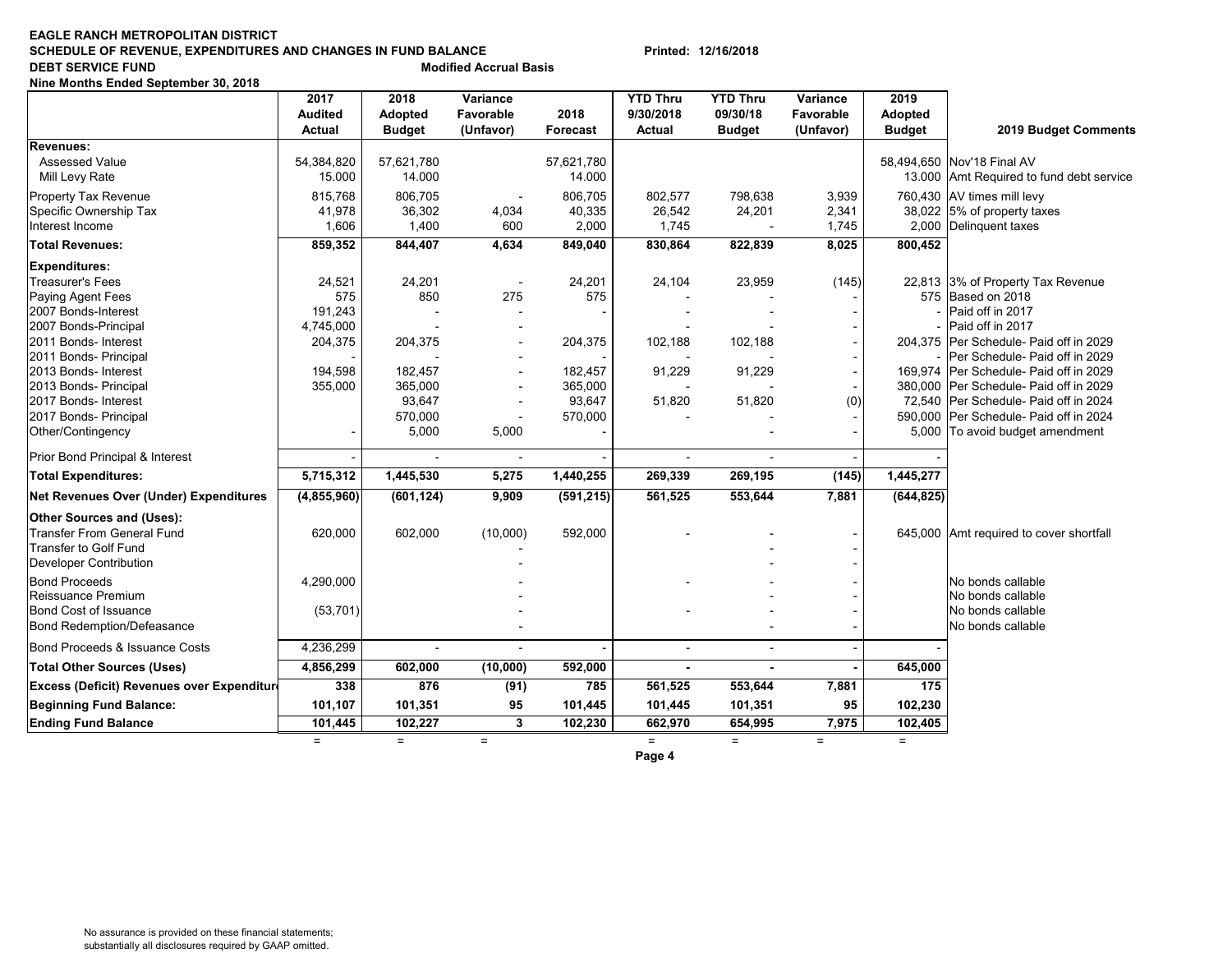### **EAGLE RANCH METROPOLITAN DISTRICTSCHEDULE OF REVENUE, EXPENDITURES AND CHANGES IN FUND BALANCE Printed: 12/16/2018 WATER SPECIAL REVENUE FUND**

**Nine Months Ended September 30, 2018**

|                                        | 2017<br><b>Audited</b><br><b>Actual</b> | 2018<br>Adopted<br><b>Budget</b> | Variance<br>Favorable<br>(Unfavor) | 2018<br>Forecast | <b>YTD Thru</b><br>9/30/2018<br>Actual | <b>YTD Thru</b><br>09/30/18<br><b>Budget</b> | Variance<br>Favorable<br>(Unfavor) | 2019<br>Adopted<br><b>Budget</b> | 2019 Budget Comments                        |
|----------------------------------------|-----------------------------------------|----------------------------------|------------------------------------|------------------|----------------------------------------|----------------------------------------------|------------------------------------|----------------------------------|---------------------------------------------|
| Revenues:                              |                                         |                                  |                                    |                  |                                        |                                              |                                    |                                  |                                             |
| <b>Water Tap Fees:</b>                 |                                         |                                  |                                    |                  |                                        |                                              |                                    |                                  |                                             |
| Tap fees                               | 31,500                                  | 100,000                          | (70,000)                           | 30,000           | 16,500                                 | 75,000                                       | (58,500)                           |                                  | 100,000 Budgeted high to avoid amendment    |
| Interest income                        |                                         |                                  |                                    |                  |                                        |                                              |                                    |                                  |                                             |
| <b>Developer Contribution</b>          |                                         | $\overline{\phantom{0}}$         | $\overline{\phantom{0}}$           |                  |                                        |                                              |                                    |                                  |                                             |
| Total Revenue:                         | 31,500                                  | 100,000                          | (70,000)                           | 30,000           | 16,500                                 | 75,000                                       | (58, 500)                          | 100,000                          |                                             |
| <b>Expenditures:</b>                   |                                         |                                  |                                    |                  |                                        |                                              |                                    |                                  |                                             |
| Town & Developer Repayments            | 31,500                                  | 100,000                          | 70,000                             | 30,000           | 16,500                                 | 75,000                                       | 58,500                             |                                  | 100,000 All paid out, no impact to District |
| <b>Bank charges</b>                    |                                         |                                  |                                    |                  |                                        |                                              |                                    |                                  |                                             |
| <b>Total Expenditures</b>              | 31,500                                  | 100,000                          | 70,000                             | 30,000           | 16,500                                 | 75,000                                       | 58,500                             | 100,000                          |                                             |
| <b>Revenues and Other Sources Over</b> |                                         |                                  |                                    |                  |                                        |                                              |                                    |                                  |                                             |
| <b>Expenditures</b>                    |                                         |                                  |                                    |                  |                                        |                                              |                                    |                                  |                                             |
| <b>Beginning Fund Balance:</b>         | 28                                      | 28                               | (0)                                | 28               | 28                                     | 28                                           | (0)                                | 28                               |                                             |
| <b>Ending Fund Balance:</b>            | 28                                      | 28                               | (0)                                | 28               | 28                                     | 28                                           | (0)                                | 28                               |                                             |

**Page 5**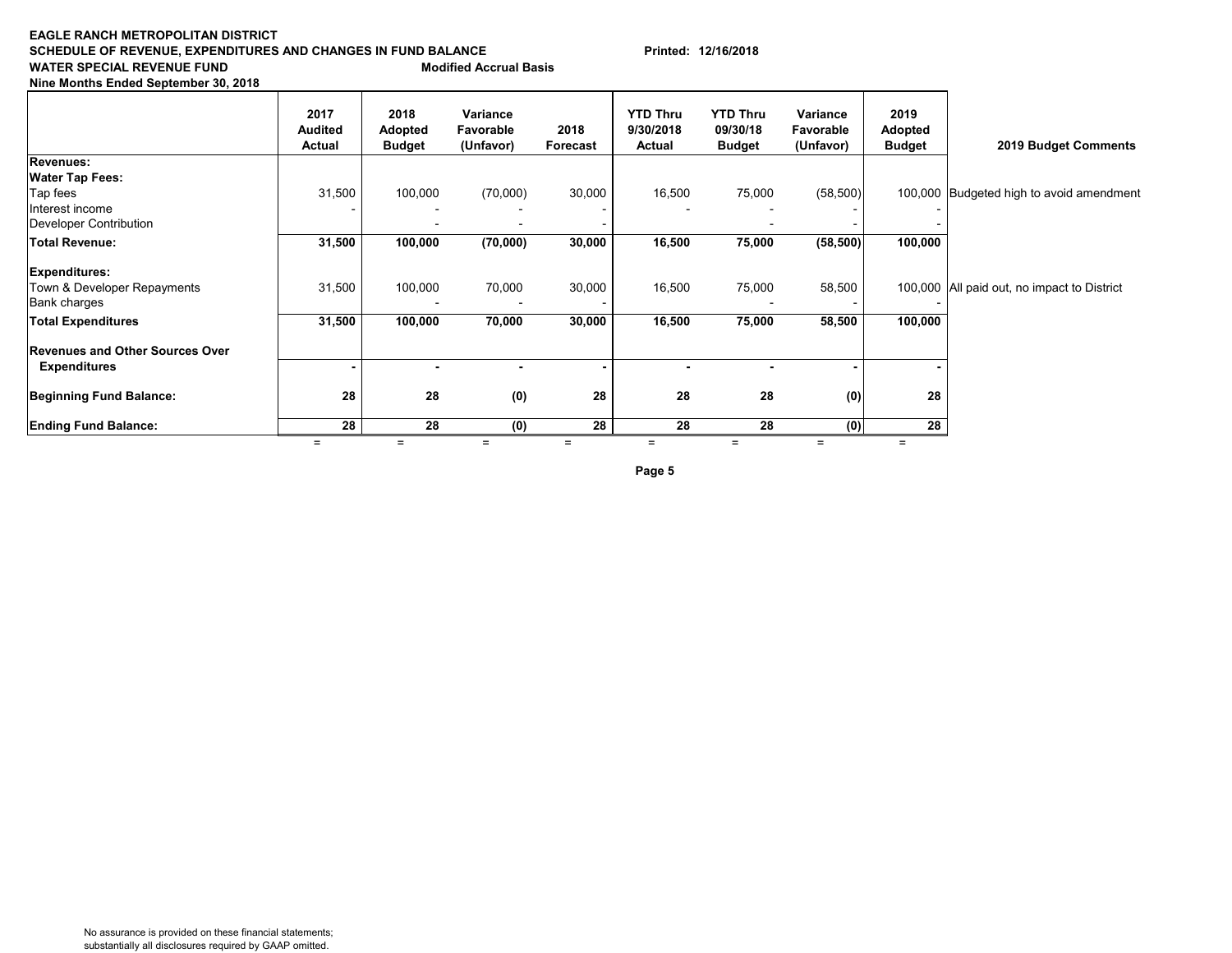### **EAGLE RANCH METROPOLITAN DISTRICTSCHEDULE OF REVENUE, EXPENDITURES AND CHANGES IN FUND BALANCE Printed: 12/16/2018 GOLF FUND Modified Accrual Basis**

**Nine Months Ended September 30, 2018**

|                                                | 2017<br><b>Audited</b><br>Actual | 2018<br><b>Adopted</b><br><b>Budget</b> | Variance<br>Favorable<br>(Unfavor) | 2018<br><b>Forecast</b> | <b>YTD Thru</b><br>9/30/2018<br>Actual | <b>YTD Thru</b><br>09/30/18<br><b>Budget</b> | Variance<br>Favorable<br>(Unfavor) | 2019<br><b>Adopted</b><br><b>Budget</b> | 2019 Budget Comments                              |
|------------------------------------------------|----------------------------------|-----------------------------------------|------------------------------------|-------------------------|----------------------------------------|----------------------------------------------|------------------------------------|-----------------------------------------|---------------------------------------------------|
| <b>Operating Revenues:</b>                     |                                  |                                         |                                    |                         |                                        |                                              |                                    |                                         |                                                   |
| Green Fees - Page 7                            | 708,586                          | 705,840                                 | 10,565                             | 716,405                 | 686,013                                | 675,648                                      | 10,365                             |                                         | 730,000   Forecast + 2%                           |
| Other Golf Revenue - Page 7                    | 285,260                          | 284,580                                 | 5,086                              | 289,666                 | 272,656                                | 264,964                                      | 7,692                              |                                         | 297.650 Forecast + 2%                             |
| Golf Shop Merchandise - Page 10                | 126,182                          | 124,700                                 | 8,300                              | 133,000                 | 117,451                                | 105,563                                      | 11,887                             |                                         | 136,500   Forecast + 2%                           |
| Food & Beverage Revenue - Page 13              | 147,092                          | 155,890                                 | (2,040)                            | 153,850                 | 138,734                                | 152,804                                      | (14,069)                           |                                         | 157,600   Forecast + 2%                           |
| Other Income - Page 18                         | 1,643                            | 550                                     | (440)                              | 110                     | 5,733                                  | 413                                          | 5,320                              |                                         | 575 Consistent with prior year budget             |
| <b>Gross Operating Revenues:</b>               | 1,268,762                        | 1,271,560                               | 21,471                             | 1,293,031               | 1,220,586                              | 1,199,391                                    | 21,195                             | 1,322,325                               |                                                   |
| <b>Cost of Sales:</b>                          |                                  |                                         |                                    |                         |                                        |                                              |                                    |                                         |                                                   |
| Golf Shop Merchandise - Page 10                | 84,788                           | 89,934                                  | 300                                | 89,634                  | 83,625                                 | 71,694                                       | (11, 931)                          |                                         | 97,800 Using historical COGS percentages          |
| Food & Beverage - Page 13                      | 58,216                           | 64,252                                  | 385                                | 63,867                  | 55,062                                 | 63,158                                       | 8,096                              |                                         | 64,609 Using historical COGS percentages          |
| <b>Total Cost of Sales</b>                     | 143,004                          | 154,186                                 | 685                                | 153,501                 | 138,687                                | 134,852                                      | (3,835)                            | 162,409                                 |                                                   |
| <b>Net Revenues:</b>                           | 1,125,759                        | 1,117,375                               | 22,156                             | 1,139,530               | 1,081,899                              | 1,064,539                                    | 17,361                             | 1,159,916                               |                                                   |
| <b>Operating Expenses:</b>                     |                                  |                                         |                                    |                         |                                        |                                              |                                    |                                         |                                                   |
| Golf Department - Page 9                       | 275,223                          | 299,587                                 | 4,867                              | 294,719                 | 242,845                                | 260,405                                      | 17,560                             |                                         | 305,234 Mostly based on forecasts                 |
| Golf Shop Merchandise - Page 10                | 10,204                           | 10,358                                  | $\overline{a}$                     | 10,358                  | 9,518                                  | 9,868                                        | 351                                |                                         | 10,340 Mostly based on forecasts                  |
| Golf Course Maintenance - Page 12              | 578,868                          | 630,229                                 | 4,363                              | 625,866                 | 454,171                                | 473,034                                      | 18,863                             |                                         | 644,877 Mostly based on forecasts                 |
| Food & Beverage - Page 14                      | 72,190                           | 96,355                                  | 4,511                              | 91,845                  | 77,238                                 | 86,320                                       | 9,083                              |                                         | 98,290 Mostly based on forecasts                  |
| General & Administrative - Page15              | 261,804                          | 283,264                                 | 12,593                             | 270,671                 | 205,886                                | 220,339                                      | 14,453                             | 282,291                                 | Mostly based on forecasts                         |
| Marketing - Page 16                            | 44,706                           | 40,150                                  | (100)                              | 40,250                  | 37,447                                 | 40,150                                       | 2,703                              |                                         | 39,750 Mostly based on forecasts                  |
| Clubhouse - Page 17                            | 68,371                           | 56,650                                  | (2, 420)                           | 59,070                  | 47,077                                 | 46,687                                       | (390)                              |                                         | 58,650 Mostly based on forecasts                  |
| <b>Total Operating Expenses:</b>               | 1,311,366                        | 1,416,592                               | 23,814                             | 1,392,779               | 1,074,180                              | 1,136,804                                    | 62,624                             | 1,439,432                               |                                                   |
| <b>Net Golf Course Operating Income (Loss)</b> | (185, 607)                       | (299, 218)                              | 45,970                             | (253, 248)              | 7,719                                  | (72, 265)                                    | 79,984                             | (279, 516)                              |                                                   |
| <b>Other Sources (Uses)</b>                    |                                  |                                         |                                    |                         |                                        |                                              |                                    |                                         |                                                   |
| Capital Expenditures - Page 18                 | (286, 982)                       | (195, 741)                              | 133,856                            | (61, 885)               | (43, 325)                              | (145, 741)                                   | 102,416                            |                                         | (328,150) Cart batteries, building repairs, other |
| Lease Proceeds - Page 18                       |                                  |                                         |                                    |                         |                                        |                                              |                                    |                                         |                                                   |
| Sale/Trade In Of Fixed Assets - Page 18        |                                  |                                         |                                    |                         |                                        |                                              |                                    |                                         |                                                   |
| Debt Service Expense - Page 18                 |                                  |                                         |                                    |                         |                                        |                                              |                                    |                                         |                                                   |
| Income (Loss) Before DS, Dev Cont, & Trfr      | (472, 590)                       | (494, 959)                              | 179,826                            | (315, 133)              | (35,606)                               | (218,006)                                    | 182,400                            | (607, 666)                              |                                                   |
| Transfer From General Fund - Page 18           | 473,000                          | 495,000                                 | (179,000)                          | 316,000                 | 155,142                                | 200,000                                      | (44, 858)                          |                                         | 608,000 To cover shortfall.                       |
| Transfer From Debt Svc Fund - Page 18          |                                  |                                         |                                    |                         |                                        |                                              |                                    |                                         |                                                   |
| Developer & HOA Contributions - Page 18        |                                  | $\blacksquare$                          | $\blacksquare$                     |                         | $\overline{a}$                         |                                              |                                    |                                         |                                                   |
| <b>Total Transfers &amp; Dev Contributions</b> | 473,000                          | 495.000                                 | (179,000)                          | 316,000                 | 155,142                                | 200,000                                      | (44, 858)                          | 608,000                                 |                                                   |
| Increase (Decrease) In Fund Balance            | 410                              | 41                                      | 826                                | 867                     | 119,536                                | (18,006)                                     | 137,542                            | 334                                     |                                                   |
| <b>Beginning Fund Balance</b>                  | 103,584                          | 104,010                                 | (16)                               | 103,994                 | 103,994                                | 104,010                                      | (16.21)                            | 104,860                                 |                                                   |
| <b>Ending Fund Balance</b>                     | 103,994                          | 104,051                                 | 809                                | 104,860                 | 223,530                                | 86,004                                       | 137,526                            | 105,194                                 |                                                   |
|                                                | $=$                              | $=$                                     | $=$                                |                         | $=$                                    | $=$                                          | $=$                                | $=$                                     |                                                   |
|                                                |                                  |                                         |                                    |                         | Page 6                                 |                                              |                                    |                                         |                                                   |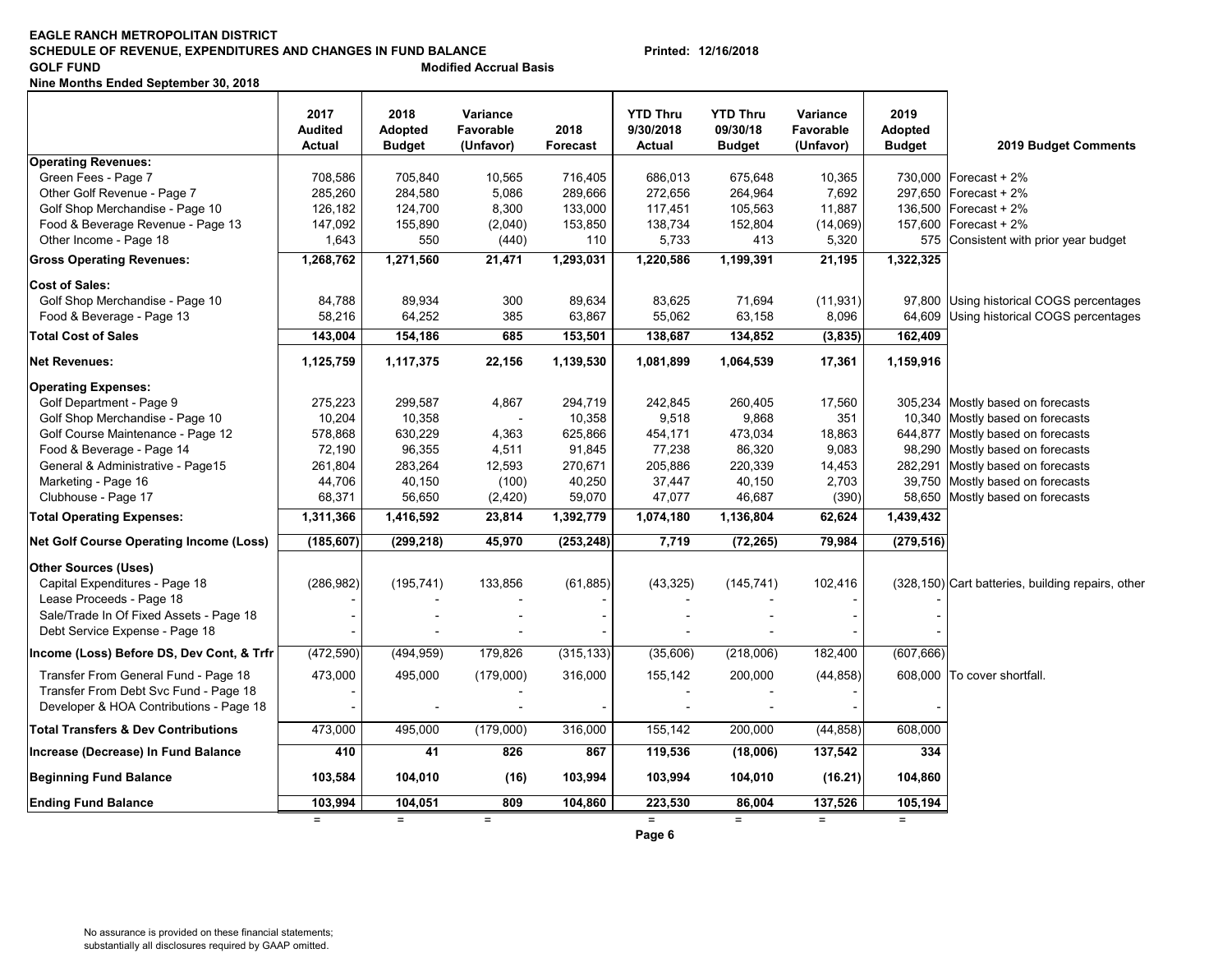# **CERTIFICATION OF TAX LEVIES for NON-SCHOOL Governments**

| <b>TO:</b> County Commissioners <sup>1</sup> of                                                                                      | Eagle County              |                                                                                                    |                     | , Colorado.               |                            |
|--------------------------------------------------------------------------------------------------------------------------------------|---------------------------|----------------------------------------------------------------------------------------------------|---------------------|---------------------------|----------------------------|
| On behalf of the Eagle Ranch Metropolitan District                                                                                   |                           |                                                                                                    |                     |                           |                            |
|                                                                                                                                      |                           | $(taxing entity)^{A}$                                                                              |                     |                           |                            |
| the Board of Directors                                                                                                               |                           | (governing body) $B$                                                                               |                     |                           |                            |
|                                                                                                                                      |                           |                                                                                                    |                     |                           |                            |
| of the Eagle Ranch Metropolitan District                                                                                             |                           | $\left($ local government $\right)^C$                                                              |                     |                           |                            |
| <b>Hereby</b> officially certifies the following mills to be                                                                         |                           |                                                                                                    |                     |                           |                            |
| levied against the taxing entity's GROSS assessed                                                                                    |                           | \$58,494,650                                                                                       |                     |                           |                            |
| valuation of:                                                                                                                        |                           | (Gross <sup>D</sup> assessed valuation, Line 2 of the Certification of Valuation From DLG $57^E$ ) |                     |                           |                            |
| Note: If the assessor certified a NET assessed valuation                                                                             |                           |                                                                                                    |                     |                           |                            |
| (AV) different than the GROSS AV due to a Tax Increment<br>Financing (TIF) Area <sup>F</sup> the tax levies must be calculated using |                           | \$58,494,650                                                                                       |                     |                           |                            |
| the NET AV. The taxing entity's total property tax revenue                                                                           |                           | (NET <sup>G</sup> assessed valuation, Line 4 of the Certification of Valuation Form DLG 57)        |                     |                           |                            |
| will be derived from the mill levy multiplied against the NET                                                                        |                           | USE VALUE FROM FINAL CERTIFICATION OF VALUATION PROVIDED BY                                        |                     |                           |                            |
| assessed valuation of:<br>Submitted:                                                                                                 | 12/7/2018                 | <b>ASSESSOR NO LATER THAN DECEMBER 10</b><br>for budget/fiscal year                                | 2019                |                           |                            |
| (not later than Dec 15)                                                                                                              | (mm/dd/yyyy)              |                                                                                                    | (yyyy)              |                           |                            |
| PURPOSE (see end notes for definitions and examples)                                                                                 |                           | $LEVY^2$                                                                                           |                     |                           | <b>REVENUE<sup>2</sup></b> |
|                                                                                                                                      |                           |                                                                                                    |                     |                           |                            |
| General Operating Expenses <sup>H</sup>                                                                                              |                           | 25.000                                                                                             | mills               | $\boldsymbol{\mathsf{S}}$ | 1,462,366.25               |
| <minus> Temporary General Property Tax Credit/<br/><math>\overline{2}</math>.</minus>                                                |                           |                                                                                                    |                     |                           |                            |
| Temporary Mill Levy Rate Reduction                                                                                                   |                           | (0.000)                                                                                            | mills               | \$                        |                            |
| <b>SUBTOTAL FOR GENERAL OPERATING:</b>                                                                                               |                           | 25.000                                                                                             | mills               | \$                        | 1,462,366.25               |
| General Obligation Bonds and Interest <sup>J</sup>                                                                                   |                           | 13.000                                                                                             | mills               | $\boldsymbol{\mathsf{S}}$ | 760,430.45                 |
| Contractual Obligations <sup>K</sup>                                                                                                 |                           | 0.000                                                                                              | mills               | $\boldsymbol{\mathsf{S}}$ |                            |
| Capital Expenditures <sup>L</sup><br>5.                                                                                              |                           | 0.000                                                                                              | mills               | $\boldsymbol{\mathsf{S}}$ |                            |
| Refunds/Abatements <sup>M</sup><br>6.                                                                                                |                           | 0.000                                                                                              | mills               | $\boldsymbol{\mathsf{S}}$ |                            |
| 7. Other <sup>N</sup> (specify):                                                                                                     |                           | 0.000                                                                                              | mills               | \$                        |                            |
|                                                                                                                                      |                           | 0.000                                                                                              | mills               | $\mathbb{S}$              |                            |
|                                                                                                                                      | Sum of General Operating  |                                                                                                    |                     |                           |                            |
| <b>TOTAL:</b>                                                                                                                        | Subtotal and Lines 3 to 7 | 38.000                                                                                             | mills               | \$                        | 2,222,796.70               |
| Contact person:                                                                                                                      |                           | Daytime                                                                                            |                     |                           |                            |
| Eric Weaver<br>(print)                                                                                                               |                           | phone:                                                                                             | $(970)$ 926-6060 x6 |                           |                            |
| Signed:                                                                                                                              | i Wen                     | Title:                                                                                             | District Accountant |                           |                            |

*Include one copy of this tax entity's completed form when filing the local government's budget by January 31st, per 29-1-113 C.R.S. with the Division of Local Government (DLG), Room 521, 1313 Sherman Street, Denver, Colorado 80203. Questions? Call DLG (303) 864-7720.*

<sup>1</sup> If the *taxing entity's* boundaries include more than one county, you must certify the levies to each county. Use a separate form for each county and certify the same levies uniformly to each county per Article X, Section 3 of the Colorado Constitution.

2 Levies must be rounded to three decimal places and revenue must be calculated from the total *NET assessed valuation* (Line 4 of Form DLG57 on the County Assessor's **FINAL** certification of valuation).